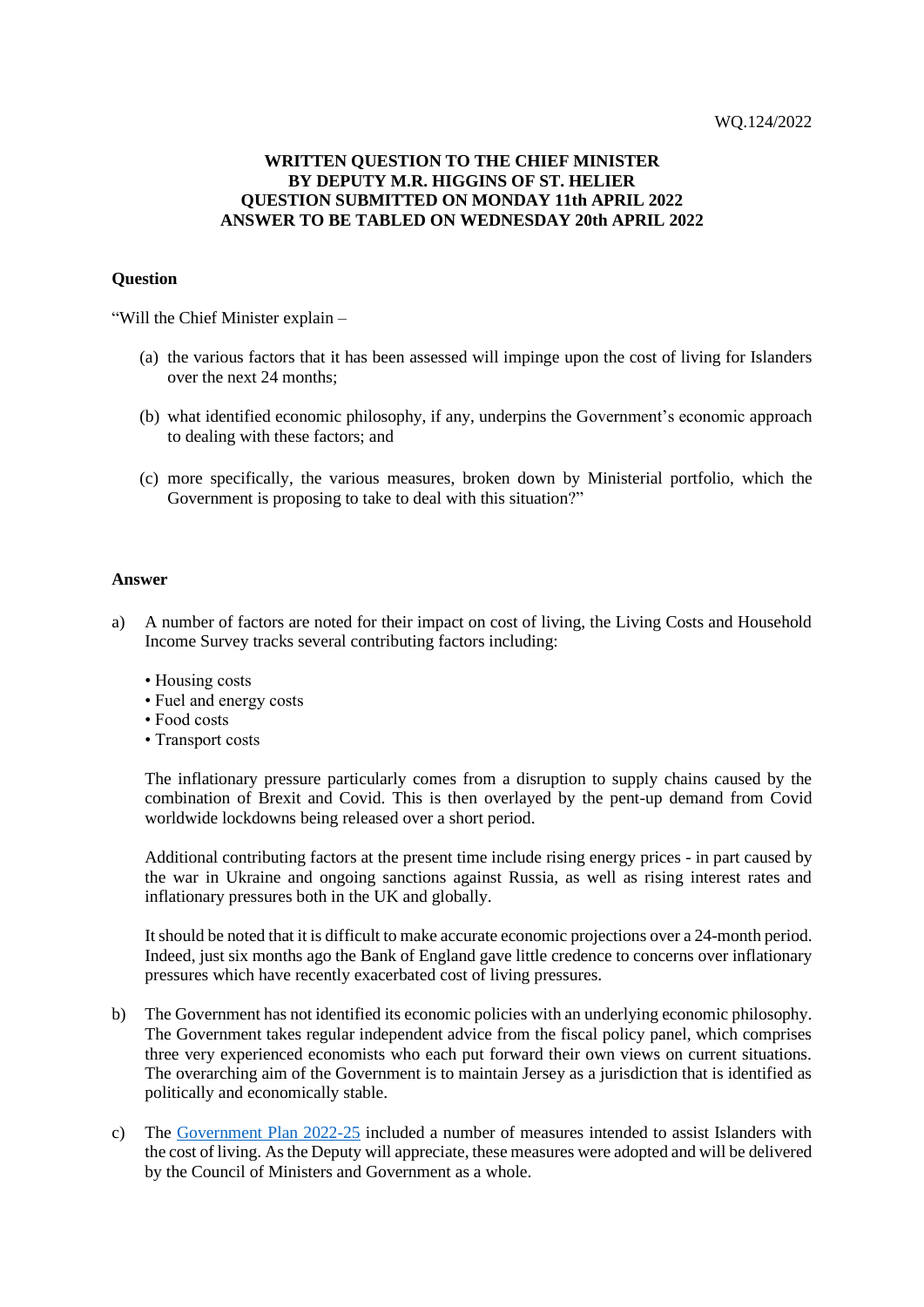These included a new affordable purchase product, which the Minister for Housing and Communities will be leading on, that will help more Islanders own their homes. We will also take steps to ringfence the £13 million land value from the development of South Hill to support future assisted purchase schemes.

Furthermore, the Minister for Social Security introduced a one-off scheme which will fully fund a cohort of children in families who receive income support to become dentally fit. This is in recognition of the disruption to children's dental services during the COVID pandemic and the risk that those from lower income households would have been disproportionately affected. Some 700 secondary age children are covered by the dental catch up scheme.

Predating this, in 2020 the Minister for Social Security brought forward a major scheme to significantly reduce the cost for a general practice services for families in receipt of income support and pensioners in receipt of the Pension Plus benefit. Under this scheme adults pay just £12 for a GP appointment (£9 to see a nurse) and children receive surgery consultations free of charge. The Health Access Scheme benefits approximately 11,000 individuals.

Noting the current inflationary pressures in particular, the Government has taken a targeted approach to rapidly deliver assistance to those groups most in need. As the Deputy will recall, the Minister for Social Security has recently approved monthly payments to support those most vulnerable in our community. This will take the form of a direct monthly payment of £20 to every adult or child in a household (a household of four will therefore receive an additional £80 per month) claiming Income Support as well as additional "just about managing" households who have recently received a benefit/bonus (e.g. pension plus health scheme, community cost bonus, cold weather bonus). This scheme will run until December 2022 and will benefit well over 11,000 individuals.

The Inflation Strategy Group has been reconstituted. This group monitors changes in inflation and recommends steps the Government can take to assist Islanders. It is chaired by the Minister for Economic Development, Tourism, Sport and Culture and includes the Chief Minister, Minister for Treasury and Resources, Minister for External Relations and Financial Services and the Minister for Social Security as members.

A dedicated project team will be working with the Ministers of the Inflation Strategy Group to examine the impact of inflationary issues on Islanders and will report back with firm options to the new Council of Ministers as soon as it is elected, I have also, as Chief Minister, asked officers to look into the practicability of utilising something similar to the Spend Local Card but targeted in specific areas.

## **Further information**

In the spirit of giving a comprehensive reply, the Deputy will be aware of several other measures which have been suggested such as a reduction in fuel duty.

Reducing fuel duty is not being actively explored further at this time as it is not considered to be an effective means of delivering help to Islanders. It does not benefit all households equally. Households on lower incomes - who have lower rates of car ownership - make up only a small percentage of motor fuel spending. A reduction in fuel duty would therefore disproportionately benefit those households with higher incomes and more vehicles, with some of those least well off receiving no benefit at all.

In particular, the Jersey Consumer Council's Price Comparison.Je website on 12 April showed the cheapest litre of unleaded petrol in Jersey was 151.9p (in St Saviour) while the most expensive was 190p (in St Helier) - a difference of 38 pence. For diesel, the cheapest litre is to be had in St Saviour at 155.9p and the most expensive litre can also be had in St Helier for 190p - a difference of 34 pence.